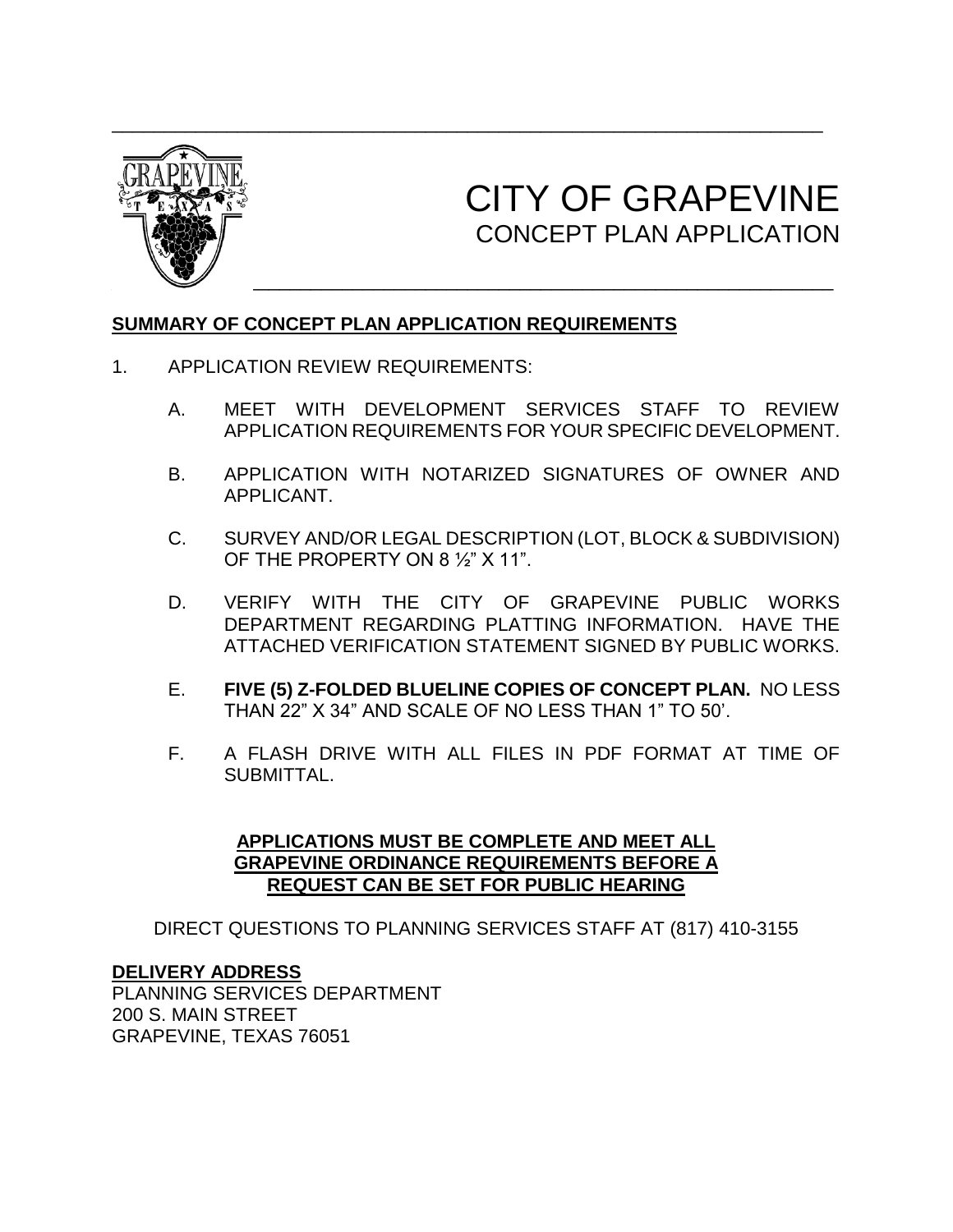# **CONCEPT PLAN APPLICATION**

| 1 <sub>1</sub>                                                           |                                                                                                                                                                                                                                                                                                                                                                                                                                                                                                                                                                                                                                  |  |  |  |
|--------------------------------------------------------------------------|----------------------------------------------------------------------------------------------------------------------------------------------------------------------------------------------------------------------------------------------------------------------------------------------------------------------------------------------------------------------------------------------------------------------------------------------------------------------------------------------------------------------------------------------------------------------------------------------------------------------------------|--|--|--|
|                                                                          |                                                                                                                                                                                                                                                                                                                                                                                                                                                                                                                                                                                                                                  |  |  |  |
|                                                                          |                                                                                                                                                                                                                                                                                                                                                                                                                                                                                                                                                                                                                                  |  |  |  |
|                                                                          |                                                                                                                                                                                                                                                                                                                                                                                                                                                                                                                                                                                                                                  |  |  |  |
|                                                                          |                                                                                                                                                                                                                                                                                                                                                                                                                                                                                                                                                                                                                                  |  |  |  |
|                                                                          | $\text{HOBILE} \# \underline{\hspace{2cm}} \underline{\hspace{2cm}} \underline{\hspace{2cm}} \underline{\hspace{2cm}} \underline{\hspace{2cm}} \underline{\hspace{2cm}} \underline{\hspace{2cm}} \underline{\hspace{2cm}} \underline{\hspace{2cm}} \underline{\hspace{2cm}} \underline{\hspace{2cm}} \underline{\hspace{2cm}} \underline{\hspace{2cm}} \underline{\hspace{2cm}} \underline{\hspace{2cm}} \underline{\hspace{2cm}} \underline{\hspace{2cm}} \underline{\hspace{2cm}} \underline{\hspace{2cm}} \underline{\hspace{2cm}} \underline{\hspace{2cm}} \underline{\hspace{2cm}} \underline{\hspace{2cm}} \underline{\hs$ |  |  |  |
| APPLICANT'S INTEREST IN SUBJECT PROPERTY _________________________<br>2. |                                                                                                                                                                                                                                                                                                                                                                                                                                                                                                                                                                                                                                  |  |  |  |
|                                                                          |                                                                                                                                                                                                                                                                                                                                                                                                                                                                                                                                                                                                                                  |  |  |  |
| 3.                                                                       |                                                                                                                                                                                                                                                                                                                                                                                                                                                                                                                                                                                                                                  |  |  |  |
| 4.                                                                       |                                                                                                                                                                                                                                                                                                                                                                                                                                                                                                                                                                                                                                  |  |  |  |
|                                                                          |                                                                                                                                                                                                                                                                                                                                                                                                                                                                                                                                                                                                                                  |  |  |  |
|                                                                          |                                                                                                                                                                                                                                                                                                                                                                                                                                                                                                                                                                                                                                  |  |  |  |
| 4.                                                                       |                                                                                                                                                                                                                                                                                                                                                                                                                                                                                                                                                                                                                                  |  |  |  |
| LEGAL DESCRIPTION: LOT _____ BLOCK _____ ADDITION ___________________    |                                                                                                                                                                                                                                                                                                                                                                                                                                                                                                                                                                                                                                  |  |  |  |
|                                                                          | SIZE OF SUBJECT PROPERTY ________ ACRES ________ SQUARE FOOTAGE                                                                                                                                                                                                                                                                                                                                                                                                                                                                                                                                                                  |  |  |  |
| METES & BOUNDS MUST BE DESCRIBED ON 8 1/2" X 11" SHEET                   |                                                                                                                                                                                                                                                                                                                                                                                                                                                                                                                                                                                                                                  |  |  |  |
| 5.                                                                       |                                                                                                                                                                                                                                                                                                                                                                                                                                                                                                                                                                                                                                  |  |  |  |
| 6.                                                                       |                                                                                                                                                                                                                                                                                                                                                                                                                                                                                                                                                                                                                                  |  |  |  |
| 7.                                                                       |                                                                                                                                                                                                                                                                                                                                                                                                                                                                                                                                                                                                                                  |  |  |  |
| 8.                                                                       | THE APPLICANT UNDERSTANDS THE MASTER PLAN DESIGNATION AND THE<br>MOST RESTRICTIVE ZONE THAT WOULD ALLOW THE PROPOSED USE IS                                                                                                                                                                                                                                                                                                                                                                                                                                                                                                      |  |  |  |

 $\_$  , and the set of the set of the set of the set of the set of the set of the set of the set of the set of the set of the set of the set of the set of the set of the set of the set of the set of the set of the set of th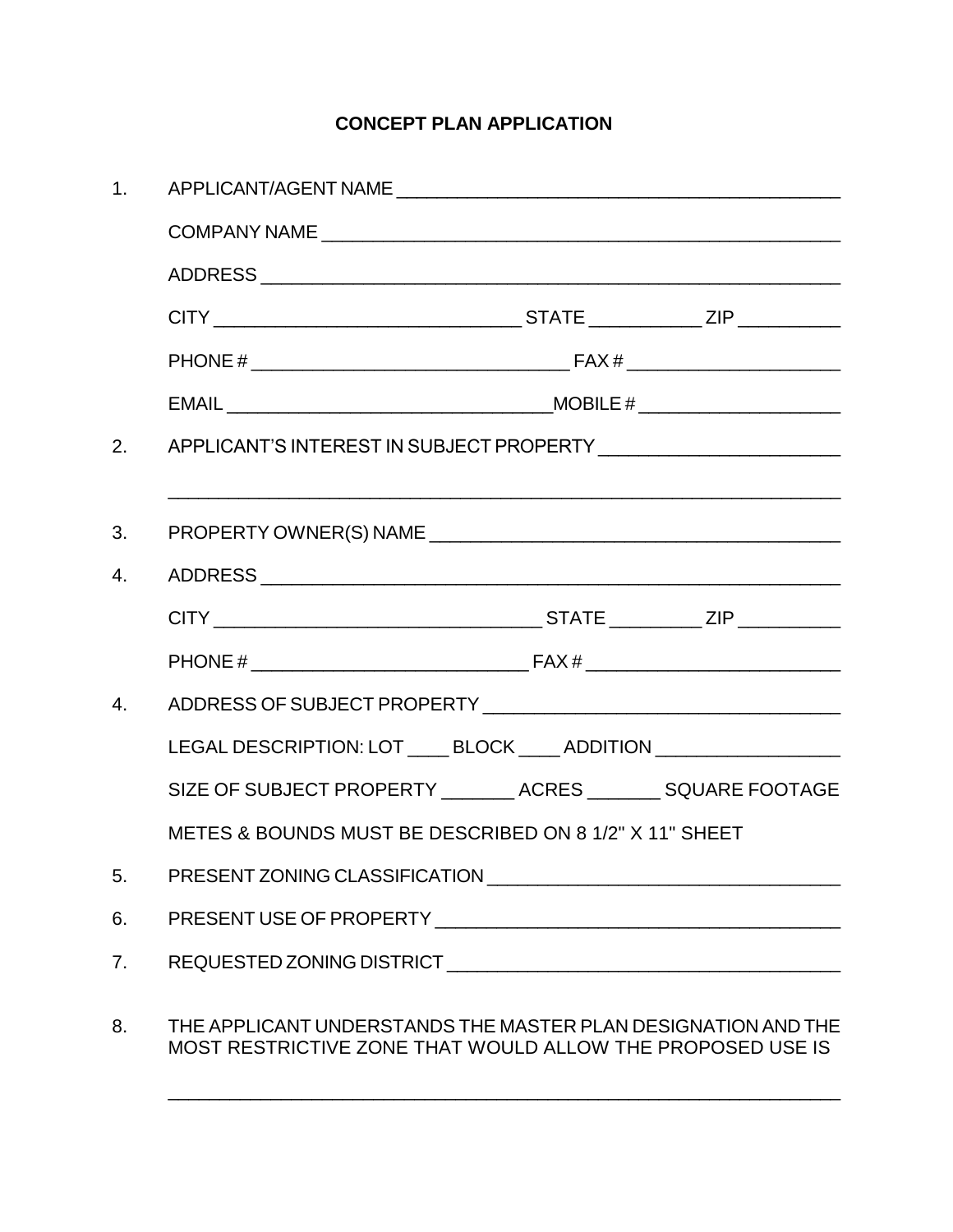- 9. MINIMUM/MAXIMUM DISTRICT SIZE FOR REQUESTED ZONING
- 10. DESCRIBE THE PROPOSED USE **EXAMPLE 2008**
- 11. THE CONCEPT PLAN SUBMISSION SHALL MEET THE REQUIREMENTS OF SECTION 45, CONTENTS OF A CONCEPT PLAN, SECTION 45.C.

 $\_$  , and the set of the set of the set of the set of the set of the set of the set of the set of the set of the set of the set of the set of the set of the set of the set of the set of the set of the set of the set of th

# **EFFECT OF CONCEPT PLAN**

### **ALL SUBSEQUENT SITE PLANS SHALL CONFORM TO THE CONCEPT PLAN SUBMITTED.**

# **THE DEVELOPMENT SERVICES STAFF WILL DETERMINE THE AGENDA FOR EACH OF THE PUBLIC HEARING DATES. BASED ON THE SIZE OF THE AGENDA, YOUR APPLICATION MAY BE RESCHEDULED TO A LATER DATE.**

12. SIGNATURE TO AUTHORIZE THE FILING OF A FINAL CONCEPT PLAN.

| APPLICANT SIGNATURE    |
|------------------------|
|                        |
| <b>OWNER SIGNATURE</b> |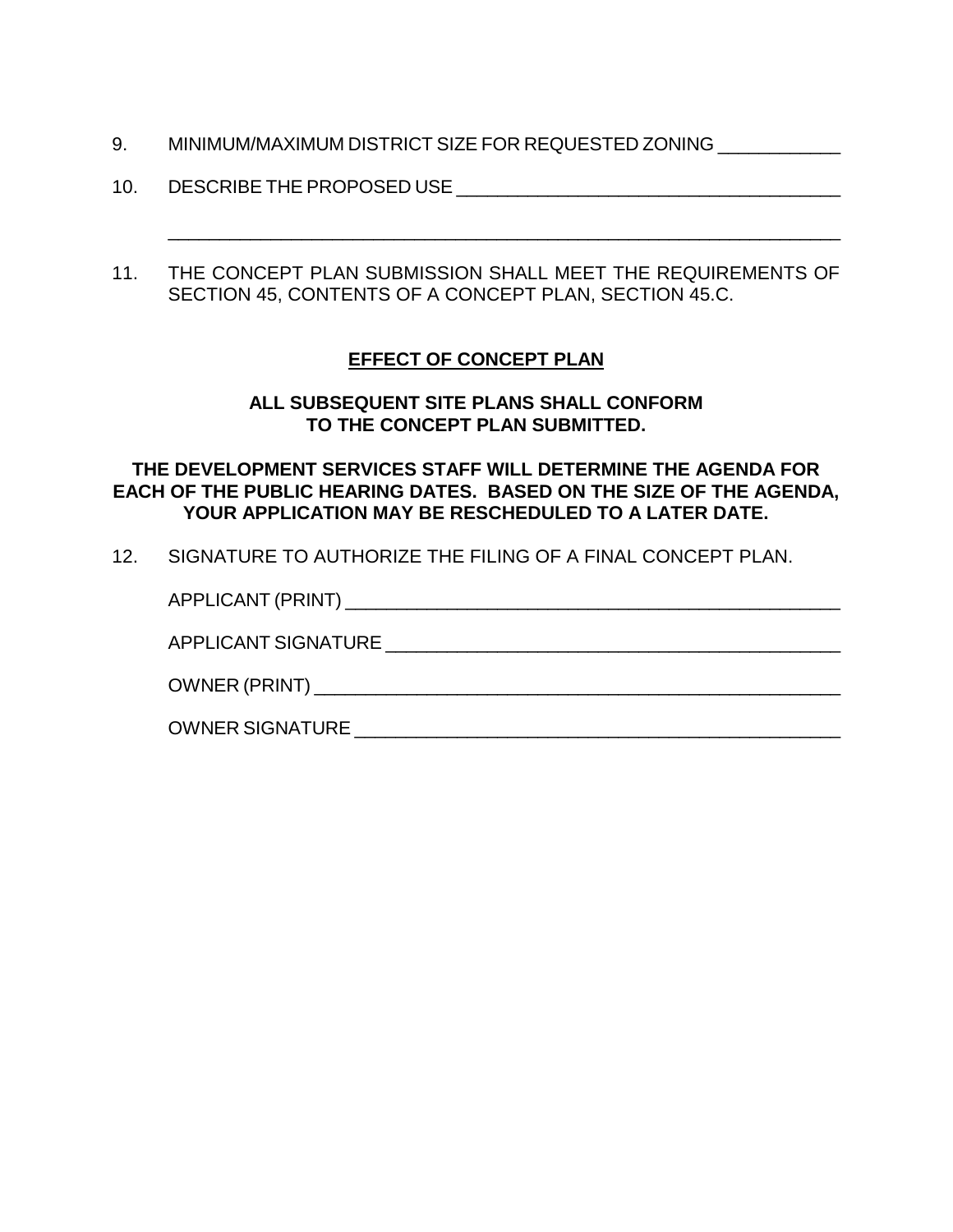| The State of |  |
|--------------|--|
|--------------|--|

County of \_\_\_\_\_\_\_\_\_\_\_\_\_\_\_\_\_

Before me \_\_\_\_\_\_\_\_\_\_\_\_\_\_\_\_\_\_\_\_\_\_\_\_\_\_\_\_\_\_\_\_\_\_\_ on this day personally appeared **EXAMPLE ASSEMBLE AT A LOCAL CONSTRUCT A LOCAL CONSTRUCT A LOCAL CONSTRUCT A LOCAL CONSTRUCT A LOCAL CONSTRUCT**  $\Box$  or through  $\Box$ 

(description of identity card or other document) to be the person whose name is subscribed to the foregoing instrument and acknowledged to me that he executed the same for the purposes and consideration therein expressed.

|     | Given under my hand and seal of office this | day of |  |
|-----|---------------------------------------------|--------|--|
| A.D |                                             |        |  |

SEAL

\_\_\_\_\_\_\_\_\_\_\_\_\_\_\_\_\_\_\_\_\_\_\_\_\_\_\_\_\_\_\_\_\_\_\_\_ Notary Signature

The State of \_\_\_\_\_\_\_\_\_\_\_\_\_\_\_

County of \_\_\_\_\_\_\_\_\_\_\_\_\_\_\_\_\_

Before me \_\_\_\_\_\_\_\_\_\_\_\_\_\_\_\_\_\_\_\_\_\_\_\_\_\_\_\_\_\_\_\_\_\_\_ on this day personally appeared **EXECUTE:** Known to me (or proved to me on the oath of  $\Box$  or through  $\Box$ 

(description of identity card or other document) to be the person whose name is subscribed to the foregoing instrument and acknowledged to me that he executed the same for the purposes and consideration therein expressed.

Given under my hand and seal of office this \_\_\_\_\_\_\_ day of \_\_\_\_\_\_\_\_\_\_\_\_\_\_\_\_\_\_, A.D. \_\_\_\_\_\_\_\_\_\_\_.

**SEAL** 

\_\_\_\_\_\_\_\_\_\_\_\_\_\_\_\_\_\_\_\_\_\_\_\_\_\_\_\_\_\_\_\_\_\_\_ Notary Signature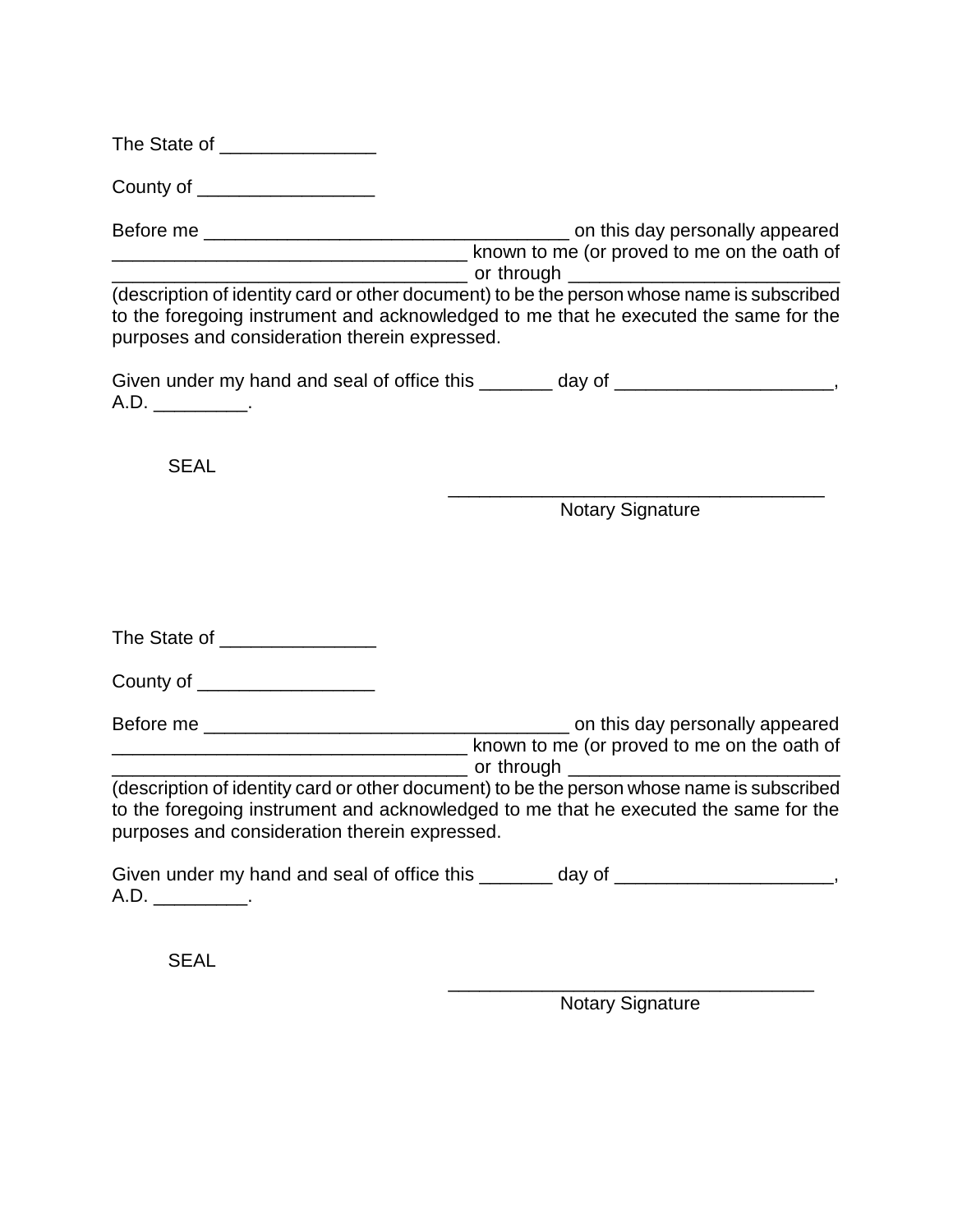PI ATTING VERIFICATION

# THIS VERIFICATION STATEMENT MUST BE SIGNED PRIOR TO THE SUBMITTAL OF THIS CONCEPT PLAN APPLICATION

**If has been determined that the property described below does require platting or replatting** and the applicant has been instructed on this procedure.

\_\_\_\_\_\_\_\_\_\_ It has been determined that the property described below is **currently platted** or **does not require platting** or **replatting** at this time.

ADDRESS OF SUBJECT PROPERTY \_\_\_\_\_\_\_\_\_\_\_\_\_\_\_\_\_\_\_\_\_\_\_\_\_\_\_\_\_\_\_\_\_\_\_

LEGAL DESCRIPTION OF SUBJECT PROPERTY \_\_\_\_\_\_\_\_\_\_\_\_\_\_\_\_\_\_\_\_\_\_\_\_\_

\_\_\_\_\_\_\_\_\_\_\_\_\_\_\_\_\_\_\_\_\_\_\_\_\_\_\_\_\_\_\_\_\_\_\_\_ \_\_\_\_\_\_\_\_\_\_\_\_\_\_\_\_\_\_\_\_\_\_\_\_\_\_ PUBLIC WORKS DEPARTMENT FOR THE RESERVE TO A THE

**THIS FORM MUST BE SIGNED BY THE PUBLIC WORKS DEPARTMENT AND SUBMITTED ALONG WITH A COMPLETED APPLICATION TO THE PLANNING AND ZONING DEPARTMENT. SECTION 45.C.**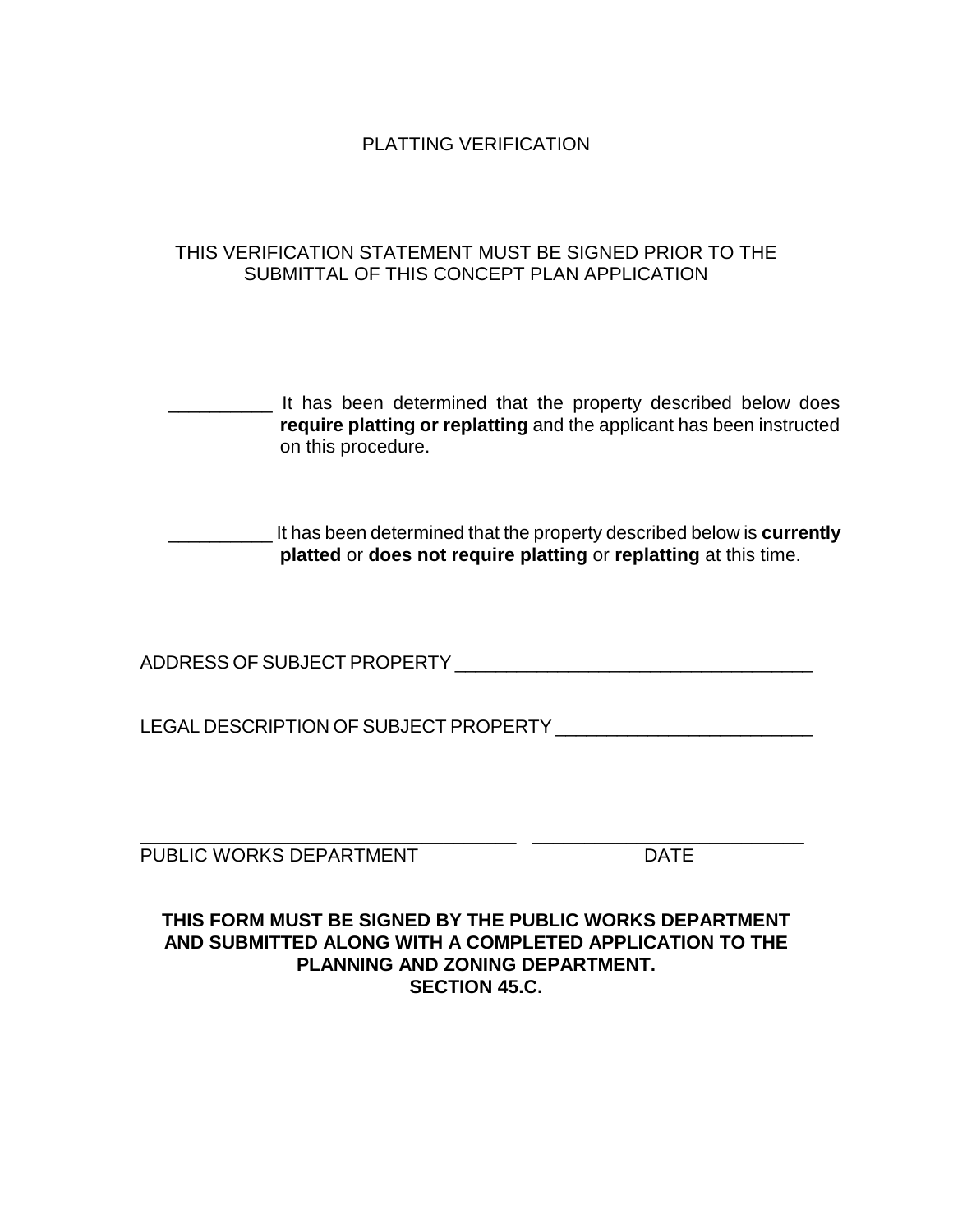# **CONTENT OF A CONCEPT PLAN**

A concept plan shall include all of the following information in graphic representation and shall be prepared by a registered architect, registered engineer or registered surveyor.

- 1. The legal description, or the metes and bounds description, certified by a registered land surveyor; showing the date, scale, north point, property boundary lines, dimensions and easements.
- 2. Applicant's name and address and their legal interest in the subject property.
- 3. Owner's name and address, if different from applicant.
- 4. Zoning classification and present use of the subject property.
- 5. Land use designation as contained in the Comprehensive Master Plan.
- 6. Conceptual representation of proposed use.
- 7. Conceptual representation of vehicular circulation within the subject site.
- 8. Conceptual representation of points of connection to the public right of way.
- 9. Computation of proposed number of dwelling units and the total acreage for residential uses. For nonresidential uses compute the approximate square footage of building, by type, or the maximum building square footage allowed in the particular district requirements.
- 10. Conceptual landscaping and buffer plan according to Section 53, Landscaping.
- 11. Description of how essential public services, including water, sewer, drainage and solid waste, will be provided.
- 12. Description of any proposed grading, regrading or fill that is proposed on the subject site.
- 13. Maximum number of parking spaces required according to Section 56, Off-Street Parking Regulations.
- 14. Other information the applicant and/or owner might wish to include.
- 15. The names, addresses and telephone numbers of all professional consultants, if any, advising the applicant with respect to the proposed rezoning.
- 16. Street address, or common description of the property.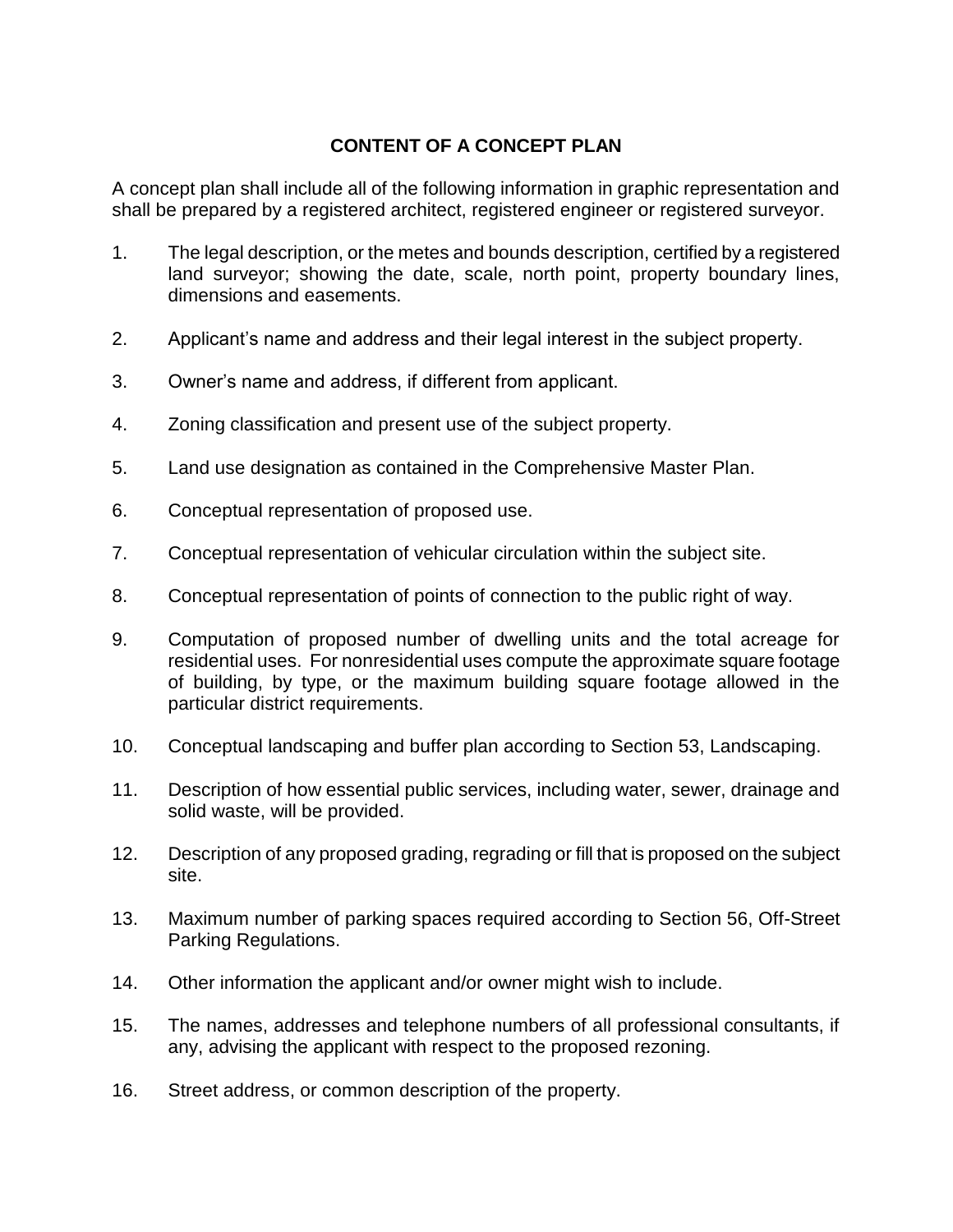- 17. A graphic rendering of the existing site conditions, which depicts all significant natural, topographical and physical features of the subject property including contours; location and extent of tree cover; location and extent of water courses, marshes and flood plains on the subject property; and existing drainage patterns.
- 18. Vicinity map indicating the area in which the property is located.
- 19. A TITLE BLOCK must appear on each sheet of submitted plans. Example shown below.
- 20. Note the assigned case number in the bottom right corner on each sheet.
- 21. The initial submittal for review purposes shall be on a sheet no less than 22" x 34". The scale shall be no less than  $1" = 50'.$
- 22. Include an internal traffic circulation plan on the concept plan.
- 23. All turning radii 35 feet minimum per Grapevine Fire Department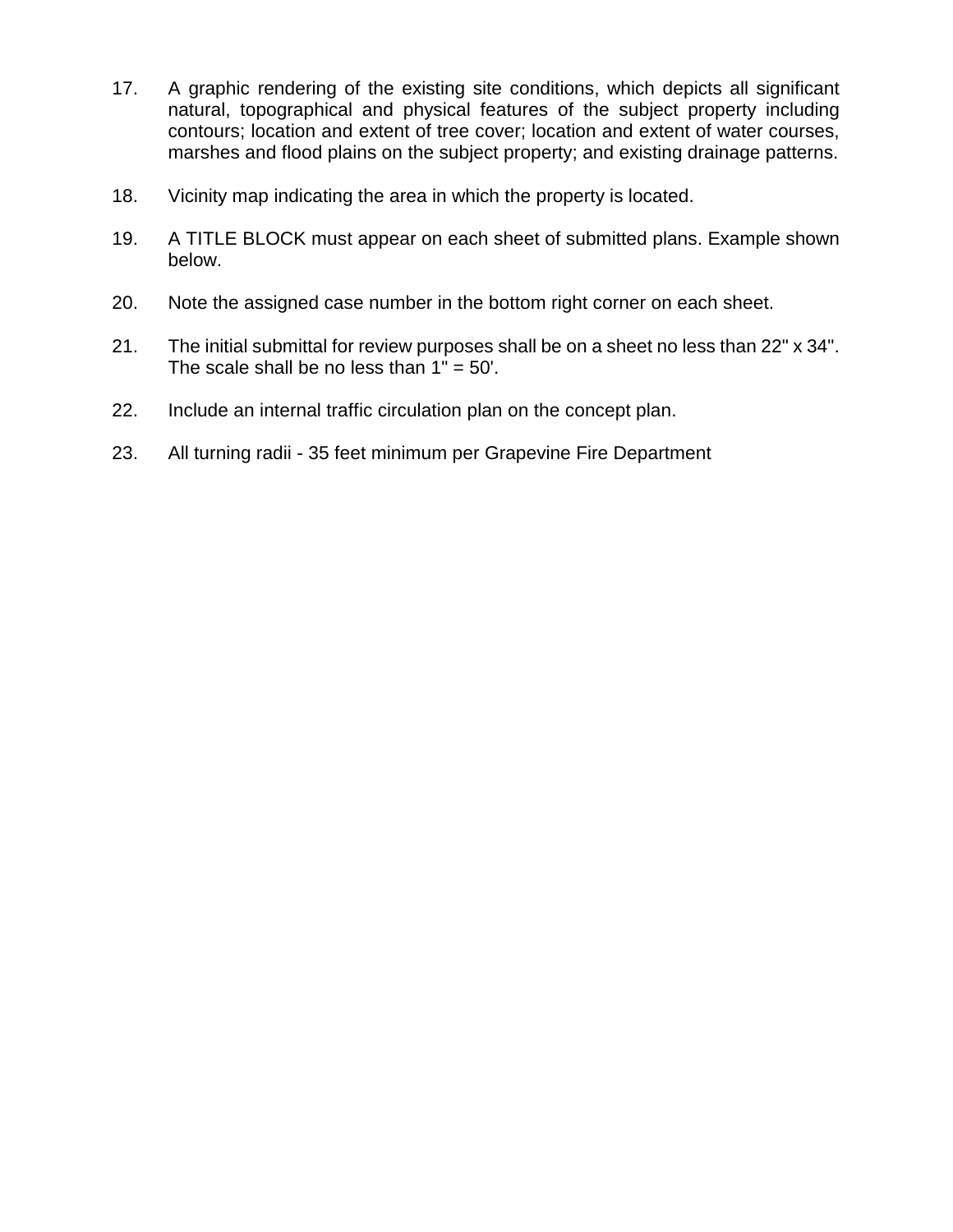| <b>CASE NAME:</b><br><b>CASE NUMBER:</b><br><b>LOCATION:</b>                             |                                                             |
|------------------------------------------------------------------------------------------|-------------------------------------------------------------|
| <b>MAYOR</b>                                                                             | <b>SECRETARY</b>                                            |
|                                                                                          |                                                             |
| PLANNING AND ZONING COMMISSION                                                           |                                                             |
|                                                                                          | the control of the control of the control of the control of |
| <b>CHAIRMAN</b>                                                                          |                                                             |
|                                                                                          |                                                             |
| SHEET: OF                                                                                |                                                             |
| APPROVAL DOES NOT AUTHORIZE ANY WORK IN CONFLICT WITH ANY<br><b>CODES OR ORDINANCES.</b> |                                                             |
| PLANNING SERVICES DEPARTMENT                                                             |                                                             |

THIS SIGNATURE BLOCK MUST APPEAR ON EACH PAGE OF THE SUBMITTAL AND FINAL REVISIONS.

NUMBER EACH SHEET AS PER EXAMPLE BELOW:

SHEET 1 OF 3; SHEET 2 OF 3; SHEET 3 OF 3

THIS TITLE BLOCK MUST APPEAR ON EACH PAGE.

**Site Plan/Landscape Plan/Building Elevations/Photometric Plan**  (EXAMPLE) for **Project Name Lots X-Y, Block X, SUBDIVISION NAME** Ab. No. ZZZ City of Grapevine, Tarrant County, Texas X.X acres or XX sq. ft. Zone: "LI" Light Industrial (EXAMPLE) Date of Preparation: January 17, 2022 (EXAMPLE)